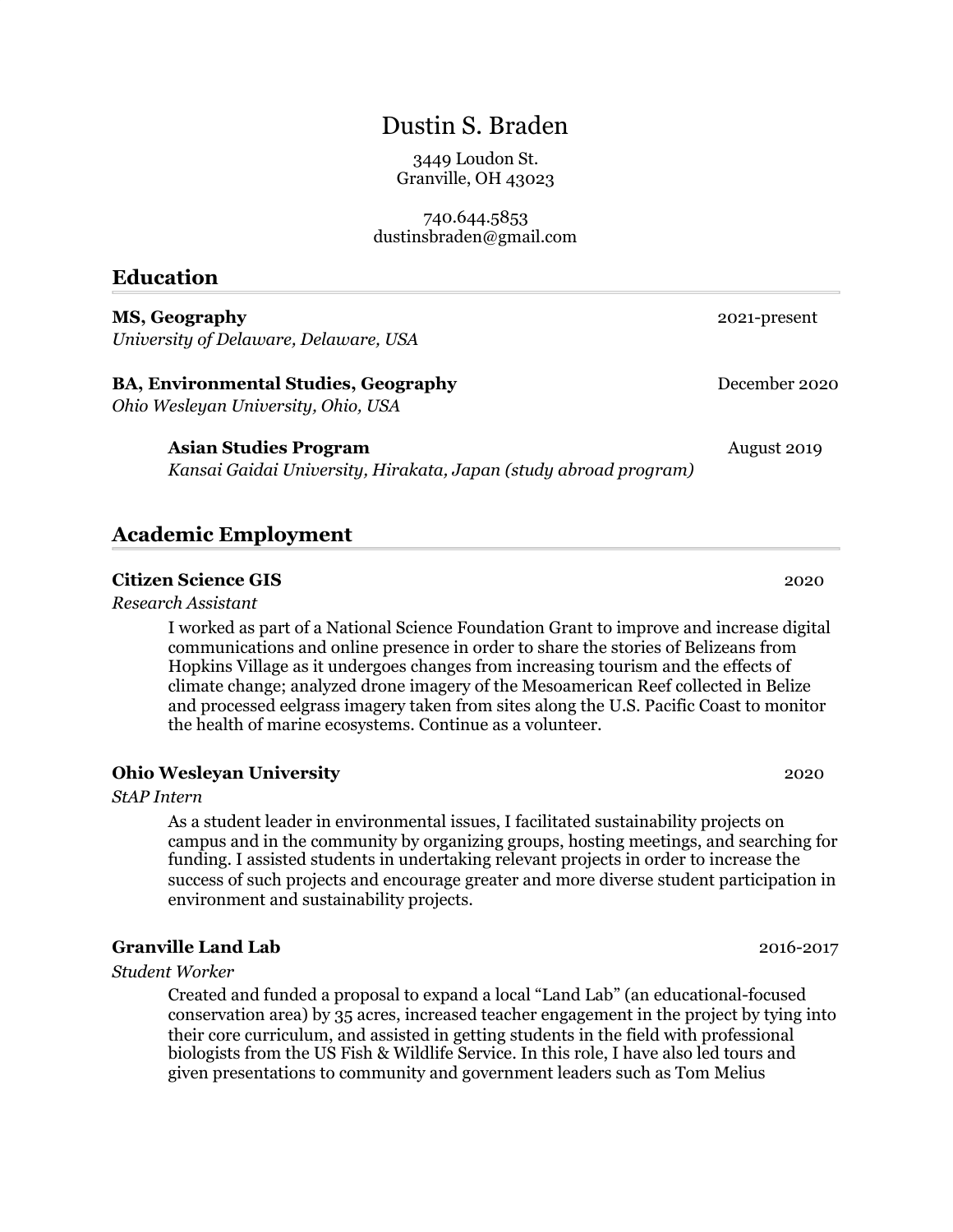(Midwest Regional Director, US Fish and Wildlife Service), Dorothy Pelanda (Director of the Ohio Department of Agriculture), and Former US Representative Patrick Tiberi.

| <b>Extracurricular Certifications/Courses</b>                                |      |  |
|------------------------------------------------------------------------------|------|--|
| <b>NASA ARSET Remote Sensing of Coastal Ecosystems</b><br>Course             | 2020 |  |
| <b>NASA ARSET Remote Sensing for Mangroves</b><br>Course                     | 2020 |  |
| <b>FAA-Certified Drone Pilot (Remote Pilot Certificate)</b><br>Certification | 2020 |  |

## **Research Interests**

Environmental geographies; community-based geography; conservation and sustainability; remote sensing; GIS; Asia and Central & South America; sustainable development; food systems; climate change resiliency; environmental and science communication; digital geographies; participatory drone mapping; environmental justice; creative cartographies

## **Research Tools and Skills**

**GIS Software:** ArcGIS Desktop, ArcGIS Online, Pix4D, Drone2Map (less so: QGIS, Google Earth Engine)

**Modeling/Design**: Adobe Creative Cloud (Adobe Photoshop, Illustrator, InDesign, etc) **Data Visualization & Communication**: Palladio, Pix4DMapper, Esri Story Maps **Audio/Video Editing**: Adobe Premiere Pro, WeVideo, Audacity, Adobe Audition

### **Non-Academic Employment**

#### **Friends of the Ottawa National Wildlife Refuge** 2018- 2020

*Digital Communications Intern*

I worked remotely with varied projects to improve digital communications and educational outreach regarding conservation. Projects included video production, photography, search engine optimization, donor management, press releases, and content creation for fundraising appeals, social media, and web content.

#### **Phoenix Environmental LLC** 2018- 2020

*Marketing Intern*

Created a social media plan, assisted with website overhaul, and produced content ranging from press releases to videos for Phoenix Environmental, an environmental consulting company that assists clients in identifying and mitigating contaminants on their property.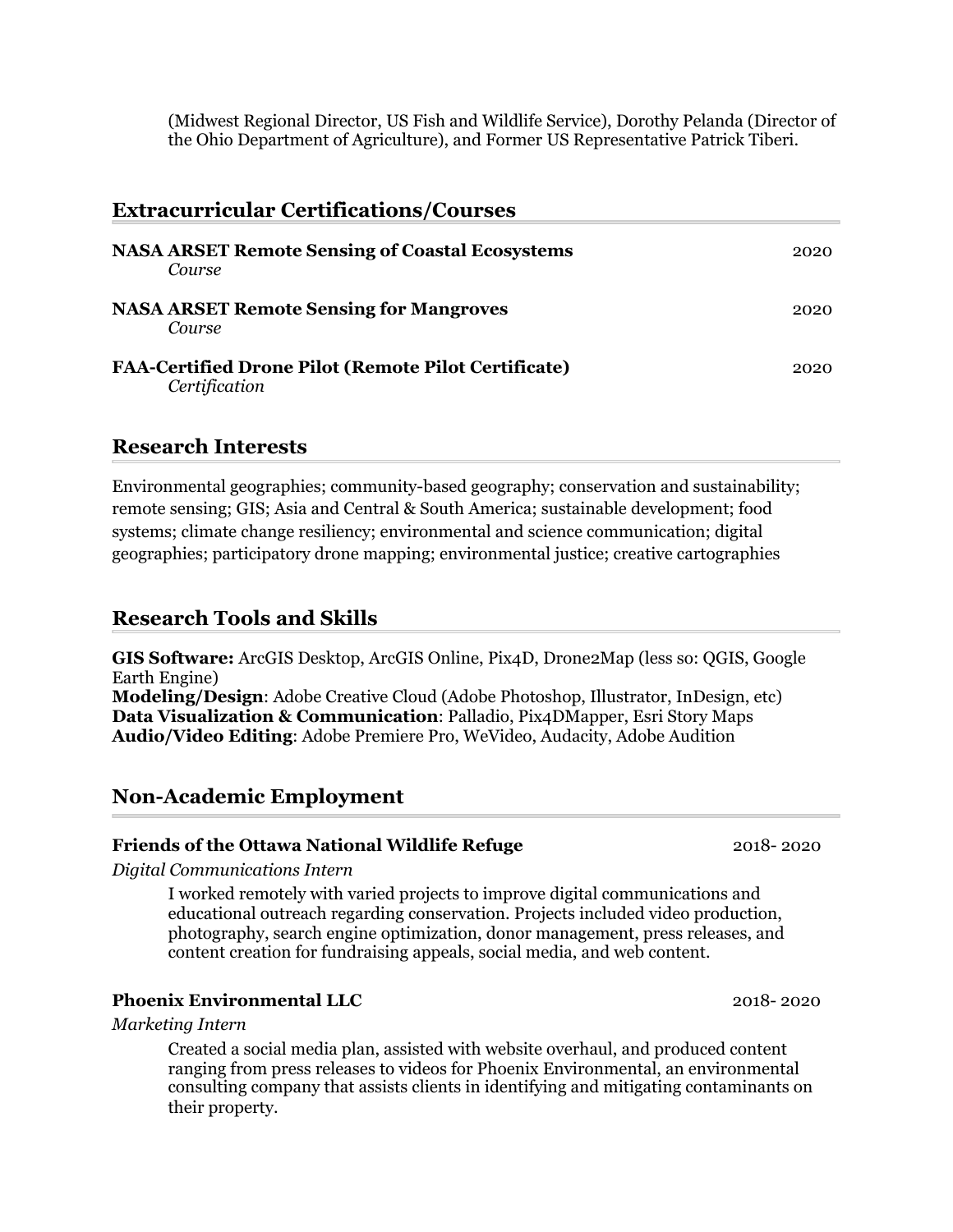#### **Student Conservation Association** 2018

#### *Visitor Services Intern*

Worked with the US Fish & Wildlife Service at the Ottawa National Wildlife Refuge as a visitor services intern - led and created public tours of the largest contiguous marsh in the western basin of Lake Erie, improved and designed new communications and outreach programs, and hosted public events and camps.

# **Grants, Awards, and Fellowships**

| <b>Theory to Practice Grant - Ohio Wesleyan University</b><br>"Mapping Perceptions of Risk: Identifying Vulnerability and Building Resilience in Bahía<br>Ballena, Costa Rica" \$8,500 travel grant. Funded.  | 2020      |
|---------------------------------------------------------------------------------------------------------------------------------------------------------------------------------------------------------------|-----------|
| <b>Ohio Wesleyan University Summer Science Research Program</b><br>"Evaluating Urban Sustainability Efforts in Columbus, Ohio" with Dr. Ashley<br>Allen $$4,000 + $1500$ stipend and student housing. Funded. | 2019      |
| <b>Libby Reed Geoscience Scholarship</b><br>Geoscience scholarship - \$3,000/semester                                                                                                                         | 2019-2020 |
| <b>Arthur &amp; Marian Rudd Scholarship</b><br>University scholarship - \$10,820.00/semester                                                                                                                  | 2017-2020 |
| R & G Gauthier Memorial Scholarship<br>University scholarship - \$2,988.00/semester                                                                                                                           | 2018-2020 |

# **Conference Proceedings**

| <b>Summer Science Research Symposium 2019</b><br>"Evaluating Urban Sustainability Efforts in Columbus, OH." D. Braden (Author,<br>Presenter). Poster presented at Annual Symposium, Delaware, OH September 23, 2019                              |           |
|--------------------------------------------------------------------------------------------------------------------------------------------------------------------------------------------------------------------------------------------------|-----------|
| <b>Association of American Geographers 2019</b><br>"Granville Land Lab: A Case Study in Land Use Change for Education and<br>Conservation." D.Braden (Author, Presenter). Poster presented at Annual Meeting,<br>Washington D.C. April 3-7, 2019 |           |
| <b>University Service and Leadership Positions</b>                                                                                                                                                                                               |           |
| <b>Environment and Wildlife Club President</b><br>Ohio Wesleyan University                                                                                                                                                                       | 2017-2020 |
| <b>Sustainability Task Force Meeting Facilitator</b><br>Ohio Wesleyan University Chapter                                                                                                                                                         | 2020      |
| <b>Citizens Climate Lobby Co-Founder</b>                                                                                                                                                                                                         | 2019      |